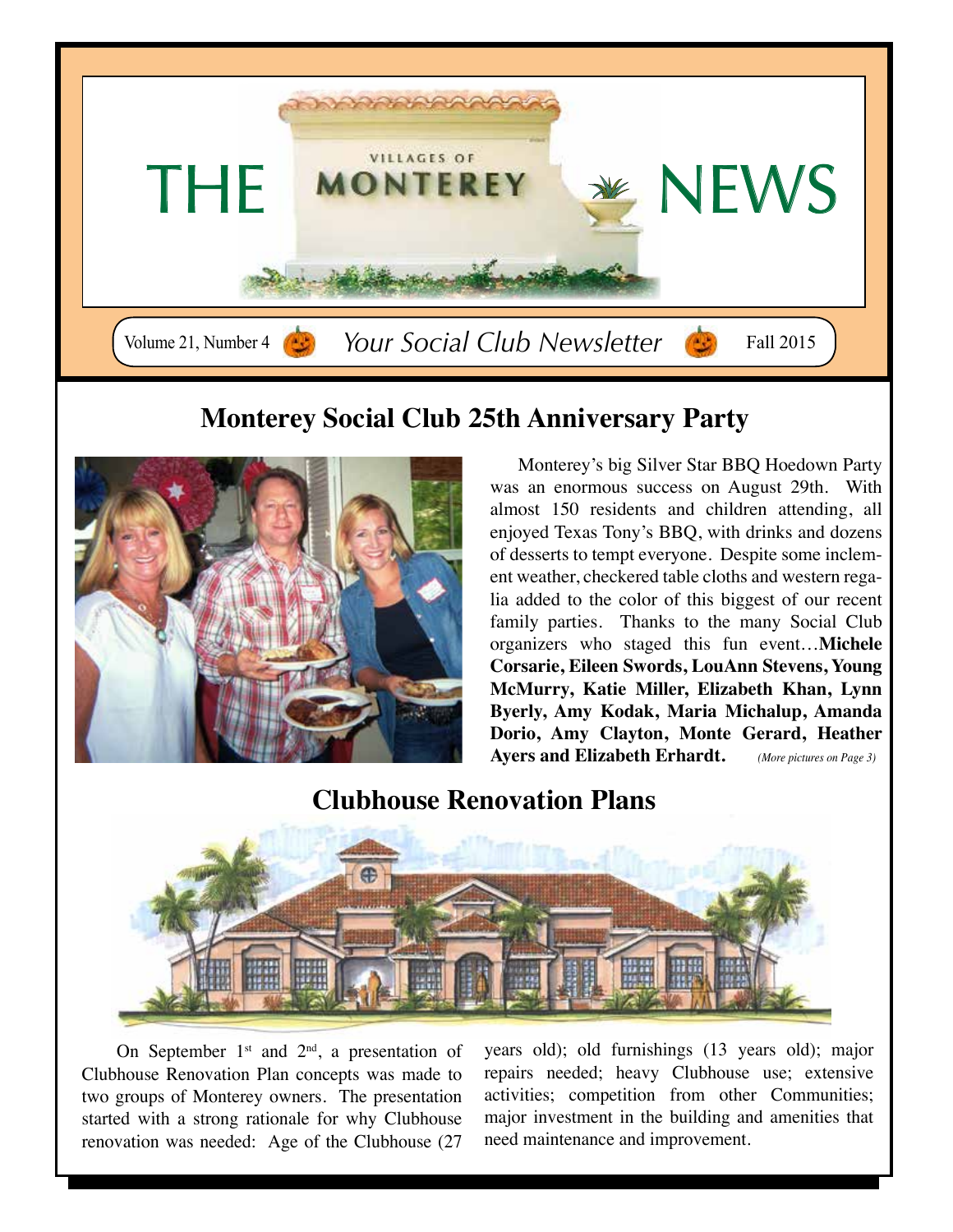# *Your Social Club Newsletter* **Monterey News Monterey News** Tennis News

## **Monterey Players Tournament Winners**



**Julia and Amanda Covelli,** Monterey residents from Community School, continued in their endeavors this past summer, winning numerous Tournaments. They continue to play locally and throughout the State as they prepare for the upcoming High School season and next year's USTA State Championships. Last year both girls played in the #2 and #3 position at CSN. This is an accomplishment as neither on was actually in high school. This year, Amanda will be in  $7<sup>th</sup>$ grade and Julia in  $9<sup>th</sup>$ . It is a delicate balance as they manage between rigorous school work load they have at The Community School of Naples and their tennis schedules. So far they seem to be doing extremely well in both. Congratulations, girls, and good luck for a successful tennis season.

# **Bjorn Fratangelo Makes U.S. Open**

Former Barron Collier player, **Bjorn Fratangelo**, now #106 in the world, qualified for a spot in the main draw by winning the U.S. Open Wild Card Challenge Series in the U.S. Open. He faced #6 in the World, Thomas Berdich, in the 1<sup>st</sup> Round. While playing well, he lost  $6-2$ ,  $6-3$ ,  $6-4$ . We'll see you again next year, Bjorn in a number of U.S. and international tournaments

## **Jesse Witten Qualifies for U.S. Open**

Former Lely High star and Kentucky "All American", **Jesse Witten,** qualified for the 2015 U.S. Open. He played in the 2009 Open, won two matches before losing to Novak Djokovic. After winning the U.S. Open National Playoff Singles Title, he made it back again to the Open. He said, "I'm 32, and I'm just going to enjoy it." He was unfortunately put out in the first round. Congratulations to Jesse.

## **Head Pro News**



Following our Head Pro's gaining an International Ranking in Men's 50's, last fall, Tennis is now in full swing these days in Monterey. **John Jerome**, is teaching 4 - 4  $\frac{1}{2}$  days each week, with an almost full schedule in the afternoons. John has seen a big increase of players on our courts this year. For any current openings, contact John at 941-321-9792 for scheduling Individual or Group lessons. John will be travelling to Indian Wells, California in November to compete with the Miami team in the "Nationals" of World Team Tennis. Good luck, John and the Miami team. John is also currently ranked #5 in Men's Singles 50's in the state of Florida.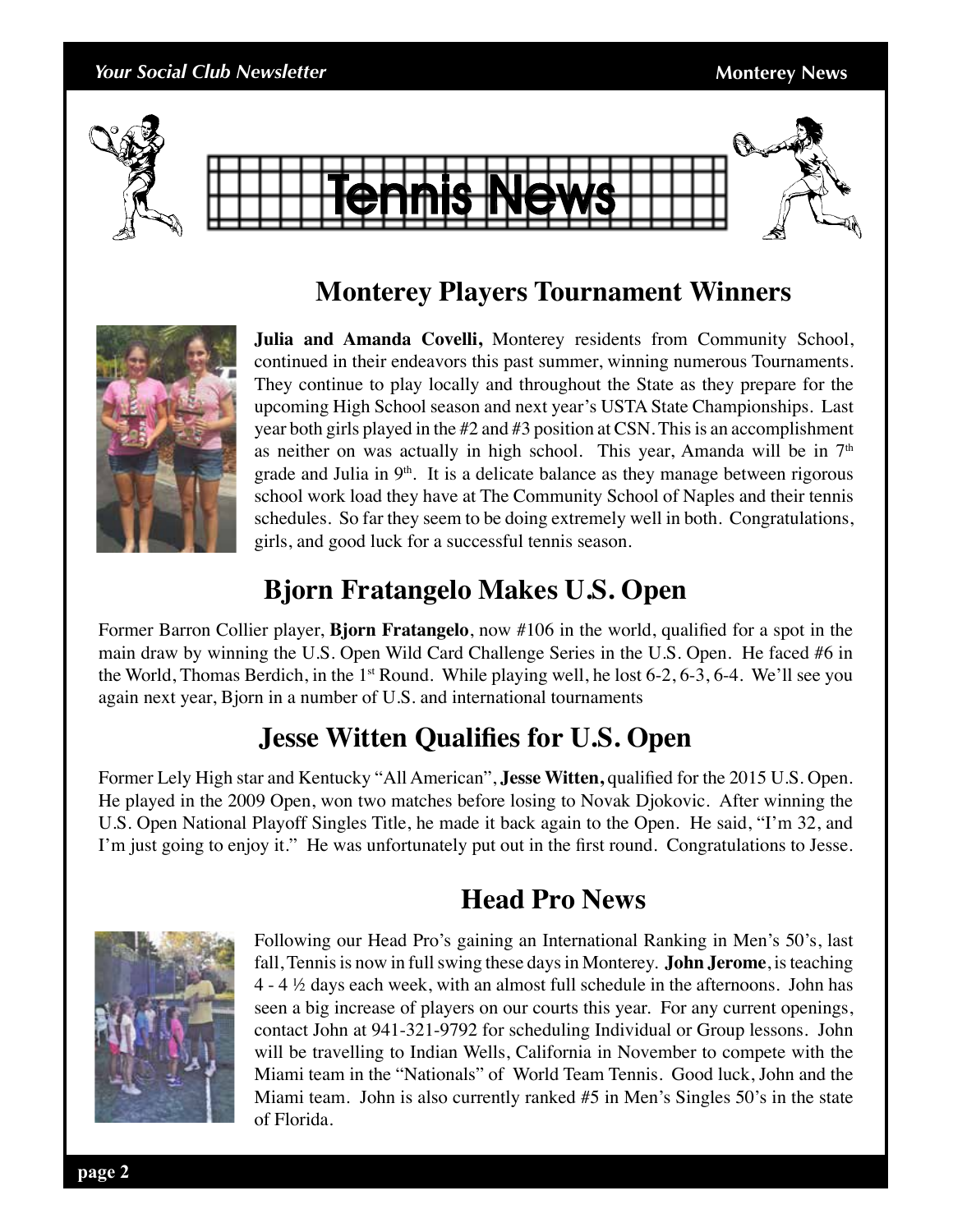# **~ Monterey Social Club 25th Anniversary Party ~**









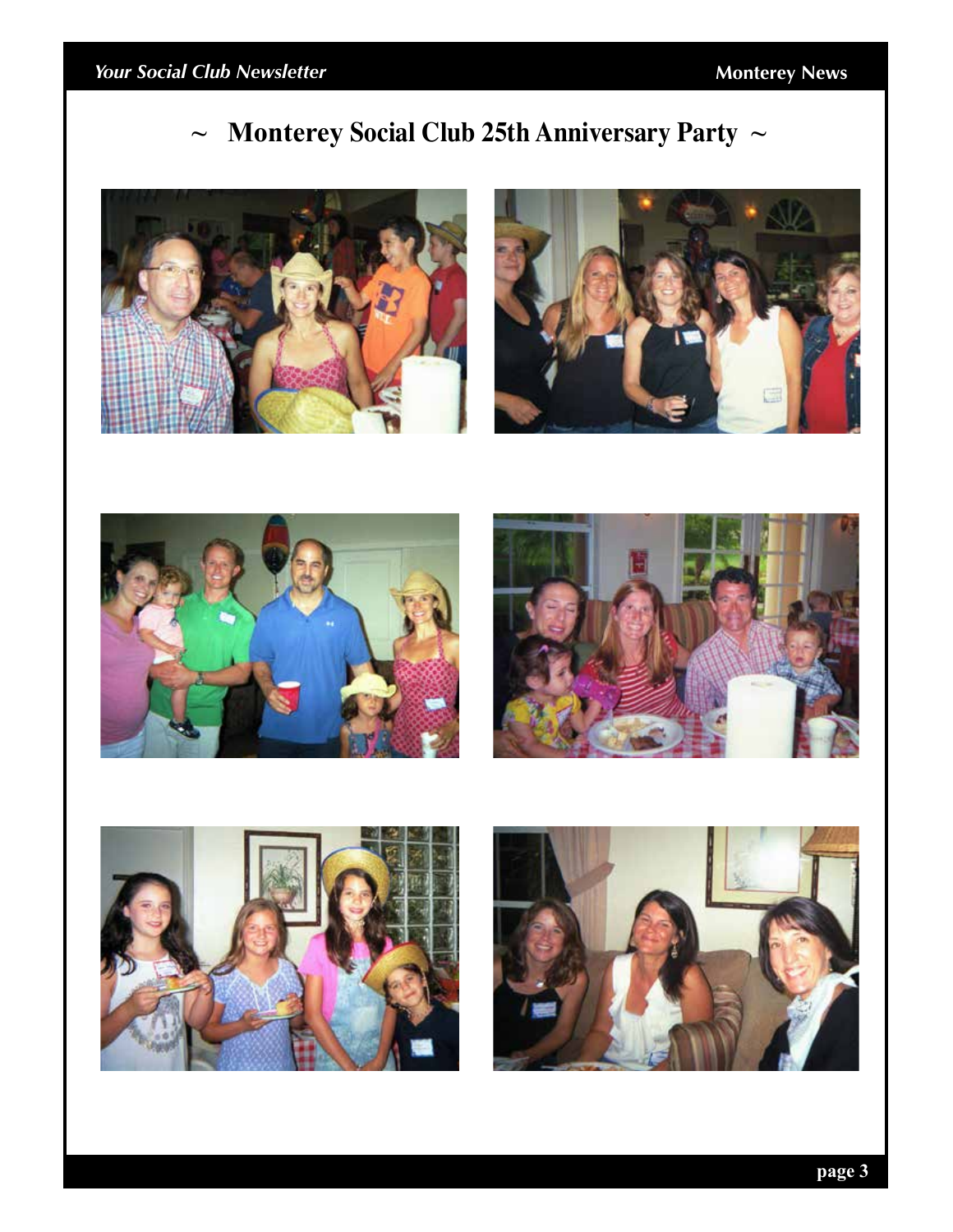



# **MonteRays 2nd in League Championships**

Monterey's excellent swim team, the MonteRay's, achieved  $2<sup>nd</sup>$  place in the August  $8<sup>th</sup>$  Paradise Coast Swim Conference Championships, for the second straight year. Fighting 6 other community and club teams, Monterey Boys & Girls led much of the meet, before succumbing to Norris Tiger Sharks' superior numbers of older swimmers. Monterey swimmer, **Holly Heslin**, won the top award for 15 and over Girls swimmers. The Monterey team was outstanding in its effort and performance, competing against some 250 swimmers, while representing your community. in a very competitive championship.



## **MonteRays Swim Team Awards Night**

Many Monterey families and swimmers gathered on August 11, to honor the over 80 members of your MonteRays Swim Team. All swimmers were awarded Participation Awards, while enjoying pizzas and a special Champions cake. Awards also went to Outstanding Swimmers and Most Improved as follows:

#### **Most Improved Swimmers**

6 & Unders --- **Abby Homburger** & **Toby Kopensky** 7/8s --- **Claire Byerly** & **Nathanael Raffa** 9/10s --- **Shelby Kahn** & **Ben O'Brien** 11/12s --- **Kelsea Fearon**

#### **Outstanding Swimmers**

6 & Unders --- **Addison Schmitt** & **Ethan Born** 7/8s --- **Dana Marks** & **Leo Koepke** 9/10s --- **Audrey Langeloh** & **Charlie Wu** 11/12s --- **Ava Langeloh**

Thanks for a great season. See you next Spring for our  $23<sup>rd</sup>$  season of fun and achievement. Thanks to Coaches: **Laura Watkins, Jackie Hoggat, Connor Heslin, Tyler Day**



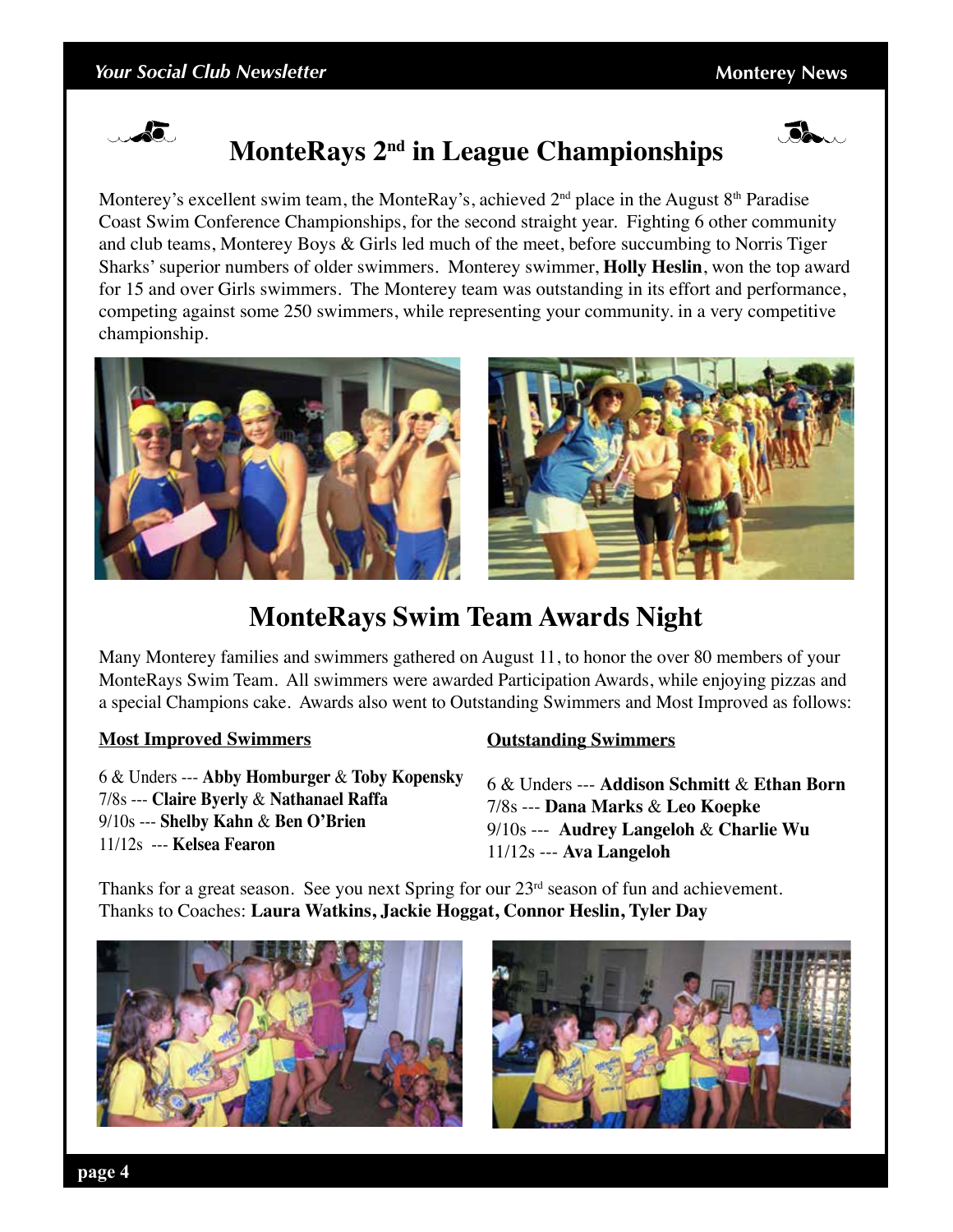## **~ Clubhouse Renovation Plans (con't from Page 1) ~**

Following, was the presentation of the Renovation Design process and alternative design options (plans A and B), with the assistance of John L. Titus, Project Architect. Important new features of the more comprehensive plan (plan B) are: an expanded kitchen / serving area; covered terrace areas; a new fitness center; handicap accessible bathroom / shower areas; a billiard/club room; an open air pavilion / outdoor area; expanded children's playground; updated treatments for the current Clubhouse façade roof, doors, windows, landscaping and paved areas.

After discussion of plans, there was the

presentation of Financial Scenarios for plan A and B, noting anticipated project costs, at this time. Monthly and quarterly maintenance charge increases for either plan A and B were deemed affordable for owners. After a question period, a hand vote was taken of owners, with 45 of 48, on September 1, favoring plan B and 35 of 38 on September 2, favoring plan B ... 93% of those attending. It was expected that with major planning steps still to be completed, renovation could take up to 18 months from now to complete. Following final Board and County approval, it is believed that construction would be initiated in the  $1<sup>st</sup>$  quarter of 2016 and be completed by the end of the year.

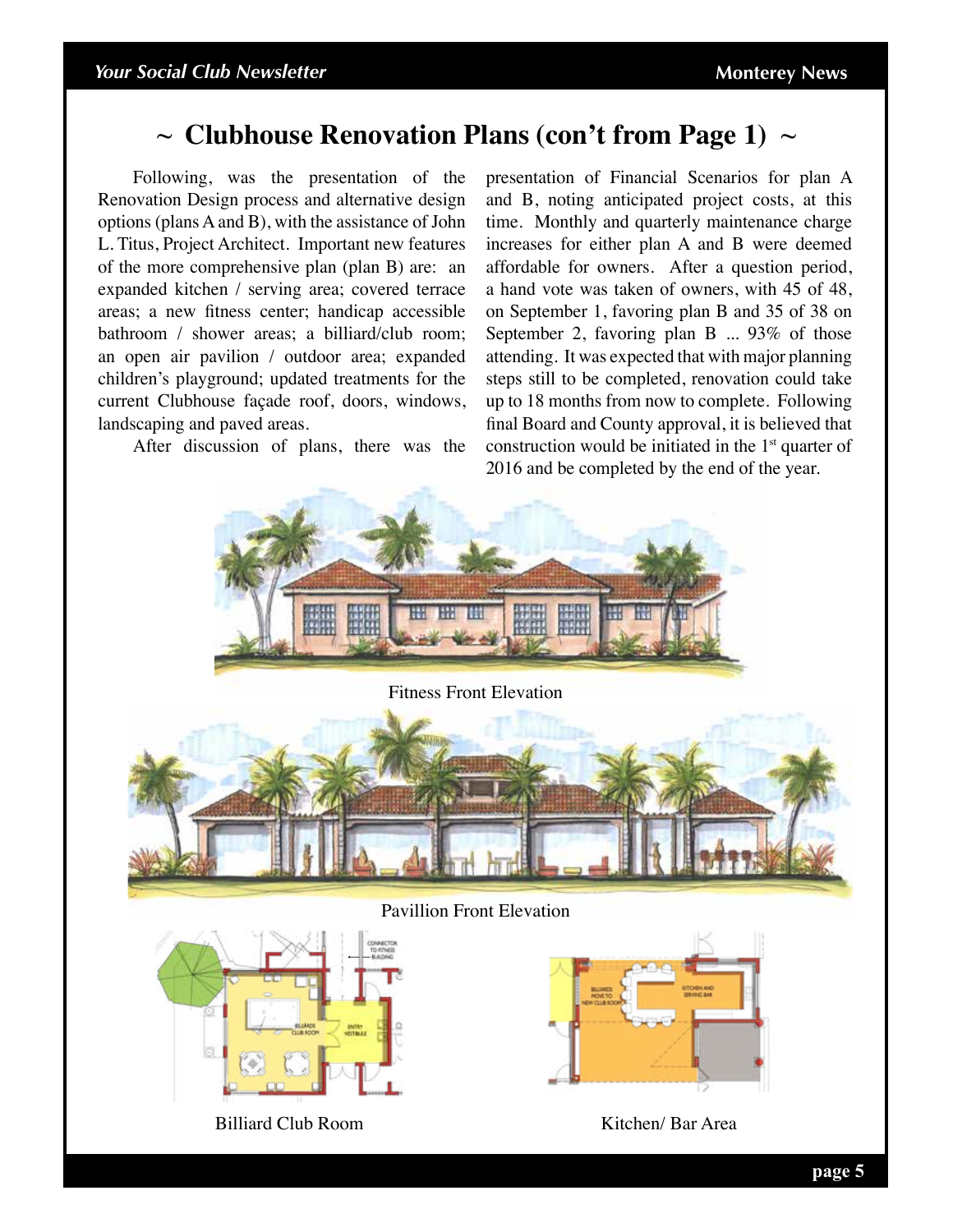## **~ Barron Collier Football Defense Continues Strong ~**



After an initial loss to Port Charlotte, B.C.'s football team has picked up two wins against Immokalee and Lehigh. The Cougar's defense and special teams turned in a strong performance as B.C. battered Lehigh 41-14. Monterey resident, **Tyler Souliere**, plays quarterback and holds for field goals and extra points. New coach, Mark Jackson, expects the team to have a balanced attack with Junior quarterback **Jack Bueter** and runner **Jamel Davis**.

## **Barron Boys and Girls Golf Win Matches**

The Barron Collier Boys Golf Team won its Tri-Match recently over Naples and Seacrest. Monterey resident, **Adam Beatty** scored with the leaders, along with **Trevor Vente**, **Ryan Frost**, and **Sam Nunner**. B.C. Girls (5-0) beat Naples 127-145, with **Makenzie Hotchkiss** carding a 30, followed by **Anna Daily**, **Kelly Newbrough** and **Annika Church**, each with 32.

## **Boys Tarpon Swimming Invitational**

Recently, the Boys Tarpon Invite showcased future swimming stars in Collier and Lee counties. While Gulf Coast took second in the team competition, Monterey swimmer, **Jacob Buckheit** of Community School, won the Boys 100 yard breaststroke with a top time of 1:03.43. B.C.s **Paalo Sunyak** was  $3^{rd}$  in the 500 freestyle. B.C.'s Girls were  $3^{rd}$  in the medley relay. Abby Garner won the Girl's 50 free and 2<sup>nd</sup> in the 100 free. **Myranda Valeiras** took 3<sup>rd</sup> in the individual medley.

## **New Red Cross Certified Babysitters**

The following would like to offer their services to Monterey families:

**Sidney Trexler**, (14), Baby Sitting, Pet Sitting (370-7431) **Alex Rowe**, (12), Baby Sitting, Pet Sitting (331-9934) **Ava Porraro**, (12), Baby/Pet Sitting, Mothers Helper (250-5010) **Emily Cohen**, (12), Baby Sitting, Mother's Helper (273-5087) **Kaitlyn Corsarie**, (12), Baby Sitting, Mother's Helper (963-8537) **Hannah Oakes**, (12), Baby Sitting, Pet Sitting (592-9024) **Olivia Warner**, (12), Baby Sitting, Pet Sitting (370-7431)

Other current Certified sitters:

**Nora Vedder**, (15), Safe Sitter (331-1429) **Aynsle Rasmussen**, (16), American Heart (596-7495) **Katherine Duke**, (16), Pet Sitting (249-9214)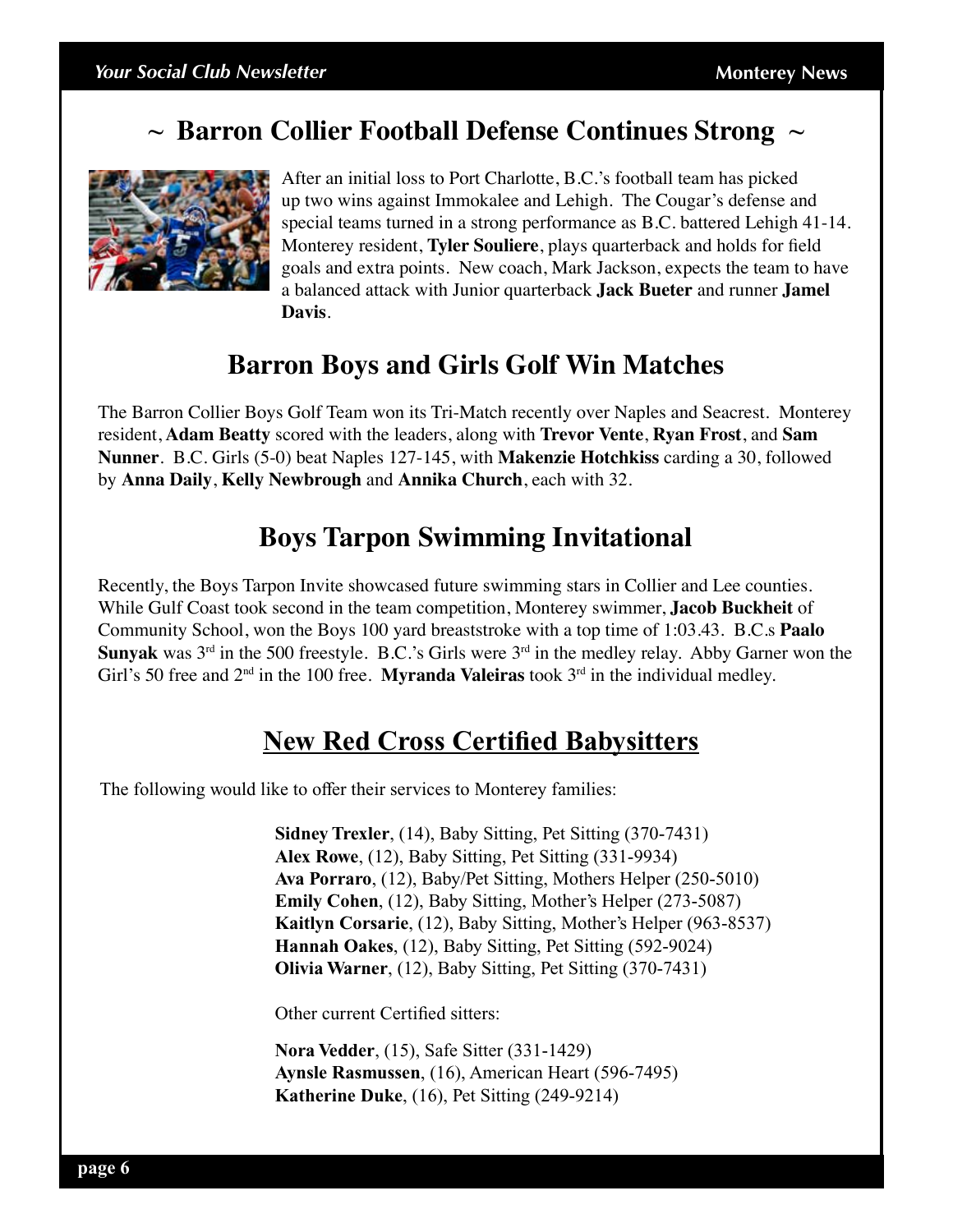## **~ Management And Association Business ~**

Hello Everyone. I'm sure everyone had a nice summer and got to go on a vacation or two. Season is fast approaching, so I hope you all found a little enjoyment while on vacation! I have a few things I'd like to touch base on:

- **Preserves** Our preserves are due for another treatment in October. This of course all depends on how much rain we get between now and then, so this treatment may be postponed until November.
- **Lake Banks** After the rain subsides, We'll have our lake banks cleaned. We usually do this twice/year and remove any debris from the lake banks and yards.
- **Trees** Now that Monterey has matured as a Community, we have a lot of trees. The Fire Department requires minimum 14' clearance off roadways. This means that any tree branches lower than 14' need to be raised. So as you're being a good Monterey resident and addressing your trees, also please be a kind neighbor and cut back any branches that may be overhanging the street or your neighbor's property.
- **Gate Data Input** If anyone has a change they need to make on their Gate Date Form, please email me so I can keep a record of it. The gate guards are no longer responsible for updating the information. If you need another transponder, please be sure to call or email me and set an appointment to avoid any frustration. I'm not always in my office, so a quick phone call or email to me would be very helpful.

#### **REMINDERS:**

- Owners are responsible for maintaining their post/coach lights. If you have bulbs that are burned out, please take it upon yourselves to replace them. If not, you'll be receiving a friendly reminder from me in the mail in the near future. Proper lighting is a safety factor.
- Trash containers need to be kept in the garage or stored out of view. There are some owners that have installed a fence/wall on the side of their homes to hide them. That is acceptable as long as you receive approval from your neighborhood ARB.

I hope everyone has a wonderful, safe upcoming season! Please feel free to contact me if you have any questions or concerns.

If you have any questions, suggestions or problems, please contact me:

**Mark Williams, Community Manager** Southwest Property Management, Inc. 1044 Castello Drive, Suite 206, Naples, FL 34103 (239) 261-3440 Ext. 140 Email: MWilliams@swpropmgt.com